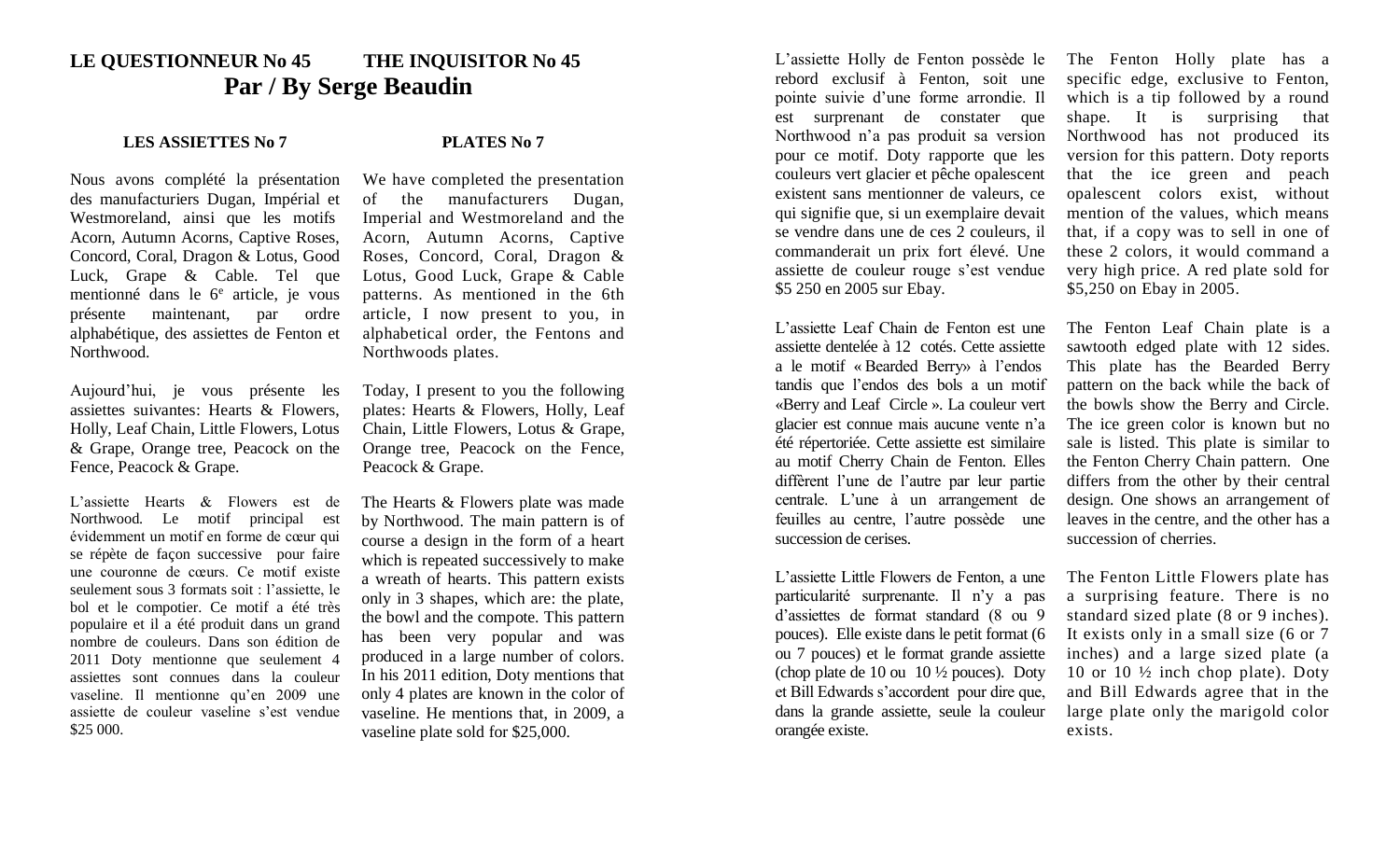L'assiette Lotus & Grape est un agencement successif de fleurs de lotus et de grappes de raisins. Il est surprenant de constater que depuis 2001 un seul exemplaire de couleur lavande s'est vendu et ce à un prix de \$3 200. De temps en temps, on mentionne qu'une pièce de couleur orangé se vend plus cher que d'autres couleurs. Ce n'est pas toujours le cas et en voici un bel exemple. En 2010, une assiette améthyste s'est vendue \$ 475 et une orangé s'est vendue \$1 700.

L'assiette Orange Tree est à Fenton ce que le motif Grape & Cable est à Northwood. C'est à dire que ces motifs ont été produits dans un grand nombre de formats et de couleurs pour le fabricant respectif. Cette assiette possède une variante sur laquelle le tronc de l'arbre se prolonge presque jusqu'au centre. Le fait d'armes de ce motif est qu'un exemplaire de l'assiette de couleur vert glacier s'est vendue \$15 000 en 2008.

L'assiette Peacock at the Fence de Northwood est facilement reconnaissable par la présence de 2 paons perchés sur une clôture. Ce motif possède 3 endos différents soit : côtelé (ribbed back), panier tressé (basketweave) et uni (plain). Ces différents endos ne génèrent pas de grandes différences dans l'échelle de prix, mais une assiette pointillée a une plus grande valeur qu'une non pointillée.

The Lotus & Grape plate is a successive arrangement of lotus flowers and clusters of grapes. It is surprising to note that, since 2001, only one lavender copy was sold and this, at a price of \$3,200. From time to time, it is mentioned that the color orange sells more expensive than other colours. Here is an example: In 2010 an amethyst plate sold for \$475 and an orange sold for \$1,700.

The Orange Tree plate is for Fenton what the Grape & Cable pattern is for Northwood. That is to say that these patterns have been produced in a large number of sizes and colours for the respective manufacturer. This plate has a variant on which the tree trunk extends almost to the centre of the plate. The exceptional fact of this pattern is that a copy of the ice green plate sold for \$15,000 in 2008.

The Northwood Peacock at the Fence plate is easily recognizable by the presence of 2 peacocks, perched on a fence. This pattern has 3 different backs which are: ribbed, basketweave and plain. These different backs do not make great differences in the price scale, but a stippled plate has a greater value than a non-stippled.

Cependant il n'est pas nécessairement vrai qu'une assiette pointillée sera plus dispendieuse qu'une assiette non pointillée comme le petit tableau suivant peut l'illustré :

|                                     | <b>POINTILLEE</b> | NON-POINTILLEE   |       |  |  |  |  |  |  |
|-------------------------------------|-------------------|------------------|-------|--|--|--|--|--|--|
| Bleu                                | $\frac{1}{3}375$  | Bleu             | \$850 |  |  |  |  |  |  |
| Orangé                              | $\frac{1}{3325}$  | Orangé $ $ \$500 |       |  |  |  |  |  |  |
| ** ces valeurs sont pour des ventes |                   |                  |       |  |  |  |  |  |  |
| effectuées en 2011                  |                   |                  |       |  |  |  |  |  |  |

Une fois de plus, la notion de qualité de l'iridescence peut affecter la valeur réelle d'une pièce. Voici une autre preuve évidente de cette affirmation. Une assiette verte se vend environ \$500 mais une assiette vert émeraude s'est vendue \$9000 en 2007. Une assiette bleue se vendait \$575 en 2010 mais une assiette bleu électrique s'est vendue \$3400 en 2010 (ces 4 ventes étaient pour des assiettes non-pointillées.)

L'assiette Peacock & Grape de Fenton est un autre motif de Fenton avec lequel il utilise une alternance, c'est à dire qu'il alterne un paon et une grappe de raisin, Cette assiette a été produite avec une base en forme de collet ou une base avec un pied spatulé. Voici une autre pièce pour laquelle la couleur orangée commande un prix élevé. Un exemplaire d'une couleur supérieure s'est vendu \$900 en 2011, tandis qu'une de couleur normale s'est vendue \$450 également en 2011. Bonne trouvailles!

However it is not necessarily true that a stippled plate will be more expensive than a non-stippled plate, as the following small table shows:

| POINTILLÉE                       |       | NON-POINTILLÉE         |       |                                           | <b>STIPPLED</b> |       | NOT STIPPLED |       |
|----------------------------------|-------|------------------------|-------|-------------------------------------------|-----------------|-------|--------------|-------|
| П.                               | \$375 | Bleu                   | \$850 |                                           | Blue            | \$375 | Blue         | \$850 |
| ngé                              | \$325 | Orangé $\frac{1}{500}$ |       |                                           | Marigold        | \$325 | Marigold     | \$500 |
| ces valeurs sont pour des ventes |       |                        |       | ** these values are for sales realized in |                 |       |              |       |
| ctuées en 2011                   |       |                        |       | 2011                                      |                 |       |              |       |

Once more, the notion of quality of the iridescence can affect the real value of a piece. Here is another clear piece of evidence of this assertion: A green plate sells for approximately \$500 usually but an emerald green plate sold for \$9,000 in 2007. A blue plate sold for \$575 in 2010 but an electric blue plate sold for \$3,400 in 2010 (these 4 sales were non-stippled plates.)

The Fenton Peacock & Grape plate is another Fenton pattern using alternating designs, in fact, Peacock figures and clusters of grapes alternate. This plate was produced with a collar base or a spatula foot base. Here's another piece for which the marigold color commands a high price. A specimen of great color sold for \$900 in 2011, while a normal color sold for \$450, also in 2011. Good finds!